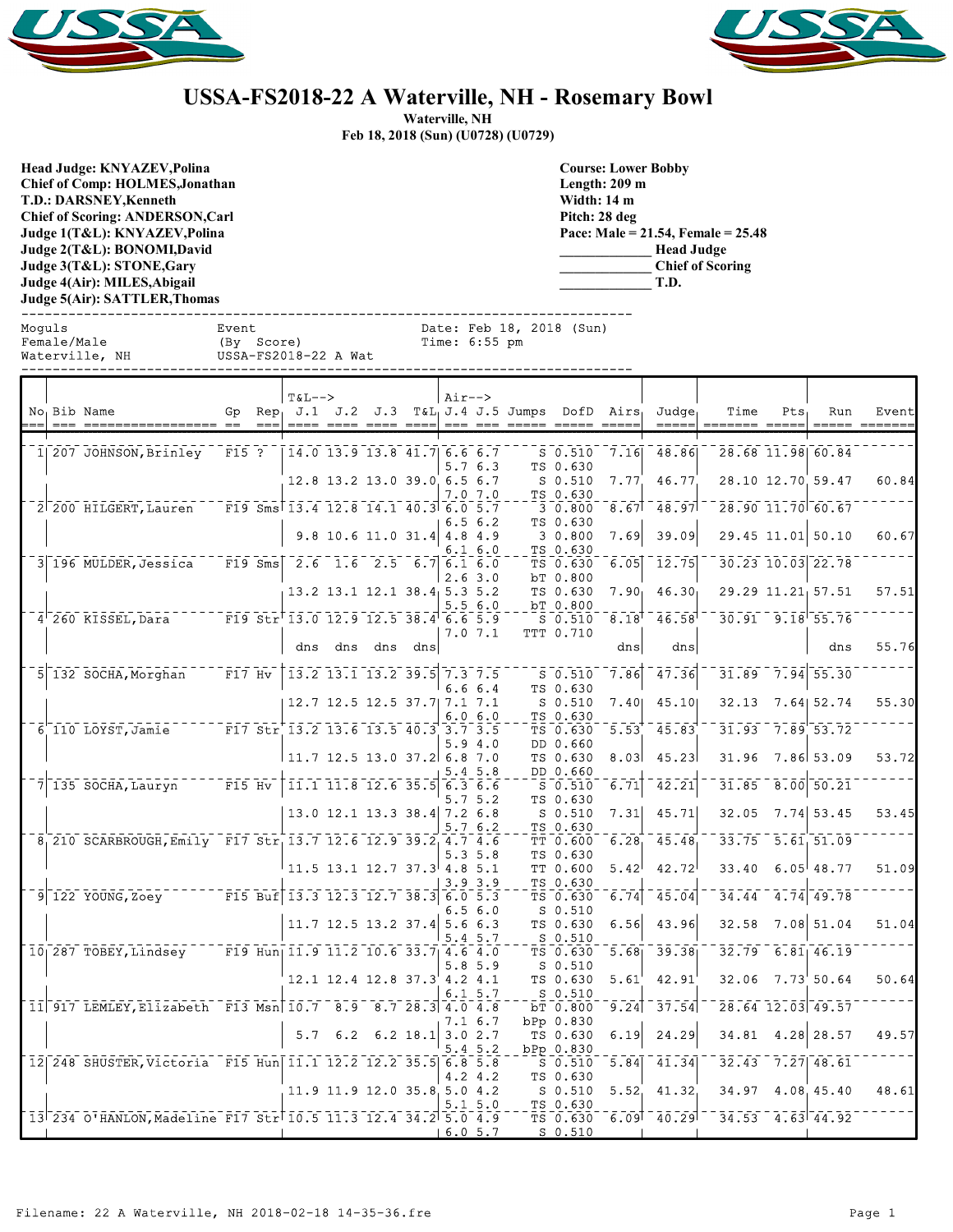Moguls Event Date: Feb 18, 2018 (Sun) Female/Male (By Score) Time: 6:55 pm Waterville, NH USSA-FS2018-22 A Wat

| $==$ | No Bib Name<br>=== ================== ==                              | Gp                | $== =$ | $T&L-->$ |     | ---- ---- ---- ---  | Air-->                                                                                                                                                                                         | $== =$ | Rep $J.1$ J.2 J.3 T&L J.4 J.5 Jumps DofD Airs<br>$\qquad \qquad \qquad \qquad \qquad \qquad \qquad \qquad$ | $\qquad \qquad = \qquad \qquad = \qquad$                              | $=$ $=$ $=$ $=$ $=$ | Judgel                             | Time<br>=====, =====                                                                                                                      | Pts  | Run                      | Event<br>==== |
|------|-----------------------------------------------------------------------|-------------------|--------|----------|-----|---------------------|------------------------------------------------------------------------------------------------------------------------------------------------------------------------------------------------|--------|------------------------------------------------------------------------------------------------------------|-----------------------------------------------------------------------|---------------------|------------------------------------|-------------------------------------------------------------------------------------------------------------------------------------------|------|--------------------------|---------------|
|      |                                                                       |                   |        |          |     | 11.0 11.5 12.3 34.8 | 4.7 4.8<br>4.2 4.1                                                                                                                                                                             |        |                                                                                                            | TT 0.600<br>TS 0.630                                                  | 5.46                | 40.26                              | 31.83                                                                                                                                     | 8.02 | 48.28                    | 48.28         |
|      | 14 203 LEWIS, Taylor                                                  |                   |        |          |     |                     | F15 Gsr  $5.4$ $5.2$ $5.0$ $15.6$ $6.7$ $6.3$<br>1.8 1.5                                                                                                                                       |        |                                                                                                            | $S_0.510$                                                             | 4.63                | 20.23                              | 34.89                                                                                                                                     |      | $4.18$ 24.41             |               |
|      |                                                                       |                   |        |          |     |                     | 12.0 11.8 10.5 34.3 7.3 7.5                                                                                                                                                                    |        |                                                                                                            | 3 0.800<br>$S$ $0.510$                                                | 6.69                | 40.99                              | 33.07                                                                                                                                     |      | 6.46 47.45               | 47.45         |
|      | 15 177 SMITH, Kaela                                                   |                   |        |          |     |                     | 5.96.3<br>F17 Str $12.0$ 12.0 13.6 37.6 5.7 5.5                                                                                                                                                |        |                                                                                                            | T 0.480<br>$S_0.510$                                                  | 4.93                | 42.53                              | 35.86                                                                                                                                     |      | $2.96$ 45.49             |               |
|      |                                                                       |                   |        |          |     |                     | 4.6 4.1<br>12.7 11.4 11.8 35.9 6.9 6.8                                                                                                                                                         |        |                                                                                                            | T <sub>0.480</sub><br>$S$ $0.510$                                     | 6.39                | 42.29                              | 34.14                                                                                                                                     |      | $5.12$ 47.41             | 47.41         |
|      | 16 152 SCHLAMKOWITZ, Jess F15 Oke 10.7 11.9 11.8 34.4 5.3 5.1         |                   |        |          |     |                     | 4.8 4.9                                                                                                                                                                                        |        |                                                                                                            | TT 0.600<br>TS 0.630                                                  | 5.78                | 40.18                              | 32.88                                                                                                                                     |      | $6.70$ 46.88             |               |
|      |                                                                       |                   |        |          |     |                     | $5.2\;5.3$<br>$10.8$ 11.0 11.9 33.7 3.0 2.5                                                                                                                                                    |        |                                                                                                            | T 0.480<br>TS 0.630                                                   | 3.66 <sub>1</sub>   | 37.36                              | 32.60                                                                                                                                     |      | 7.05, 44.41              | 46.88         |
|      | $17'$ 153 MORSE, Nina                                                 |                   |        |          |     |                     | 4.1 3.5<br>F17 Wat $12.0$ 10.6 12.3 34.9 5.2 4.9                                                                                                                                               |        |                                                                                                            | $S_0.510$<br>$S_0.510$                                                | 5.43                | 40.33                              | 36.87                                                                                                                                     |      | 1.69 42.02               |               |
|      |                                                                       |                   |        |          |     |                     | 4.7 4.4                                                                                                                                                                                        |        |                                                                                                            | TS 0.630                                                              |                     |                                    |                                                                                                                                           |      |                          |               |
|      |                                                                       |                   |        |          |     |                     | 11.9 11.9 13.0 36.8 4.9 5.0<br>5.0 4.7                                                                                                                                                         |        |                                                                                                            | $S_0.510$<br>TS 0.630                                                 | 5.57                | 42.37                              | 35.79                                                                                                                                     |      | $3.05$ 45.42             | 45.42         |
|      | 18 913 BETTENCOURT, Liv F13 Kms 11.2 11.0 10.6 32.8 4.1 5.2           |                   |        |          |     |                     | 3.03.1                                                                                                                                                                                         |        |                                                                                                            | $S$ 0.510<br>T 0.480                                                  | 3.83                | 36.63                              | 35.17                                                                                                                                     |      | $3.83$ $40.46$           |               |
|      |                                                                       |                   |        |          |     |                     | 11.4 11.4 11.8 34.6 5.0 5.3<br>4.7 4.8                                                                                                                                                         |        |                                                                                                            | $S$ 0.510<br>T 0.480                                                  |                     | 4.90 39.50                         | 34.65                                                                                                                                     |      | 4.48 43.98               | 43.98         |
|      | 19 233 SLETTENE, Skylar B F15 Sms 9.9 9.0 8.7 27.6 4.2 4.2            |                   |        |          |     |                     | 4.4 4.1                                                                                                                                                                                        |        |                                                                                                            | 3 0.800<br>TS 0.630                                                   | 6.03                | 33.63                              | 35.09                                                                                                                                     |      | $-3.93 - 37.56$          |               |
|      |                                                                       |                   |        |          |     |                     | 10.2 11.4 11.0 32.6 5.7 6.0                                                                                                                                                                    |        |                                                                                                            | TS 0.630                                                              | 6.18                | 38.78                              | 35.54                                                                                                                                     |      | 3.36 42.14               | 42.14         |
|      | 20 137 LYNCH, Kassidy                                                 | $ \bar{F}$ 13 Kms |        |          |     |                     | 5.04.8<br>$\overline{5}$ ,4 $\overline{10}$ , $\overline{3}$ $\overline{10}$ , $\overline{2}$ $\overline{29}$ , $\overline{9}$ $\overline{1}$ , $\overline{9}$ $\overline{1}$ , $\overline{7}$ |        |                                                                                                            | $S_0.510$<br>3 0.800                                                  | 3.92                | 33.82                              | 35.00                                                                                                                                     |      | $4.04$ 37.86             |               |
|      |                                                                       |                   |        |          |     |                     | 3.94.0<br>9.6 10.0 11.2 30.8 4.1 4.1                                                                                                                                                           |        |                                                                                                            | TS 0.630<br>3 0.800                                                   | 6.33                | 37.13                              | 35.17                                                                                                                                     |      | $3.83$ 40.96             | 40.96         |
|      | 21, 144 SIEVERS, Emily                                                |                   |        |          |     |                     | 4.8 4.9<br>F19 Spe $10.4$ 9.7 9.8 29.9 4.1 3.8                                                                                                                                                 |        |                                                                                                            | TS 0.630<br>$S_0.510$                                                 | 3.66                | 33.56                              | 34.84                                                                                                                                     |      | 4.24, 37.80              |               |
|      |                                                                       |                   |        |          |     |                     | 3.13.4<br>$10.4$ 10.9 11.8 33.1 3.6 4.0                                                                                                                                                        |        |                                                                                                            | D 0.510<br>D 0.510                                                    | 4.71                | 37.81                              | 36.20                                                                                                                                     |      | $2.53$ 40.34             | 40.34         |
|      | 22 158 DOYLE, Caroline                                                |                   |        |          |     |                     | 5.3 5.6<br>F17 Str 10.0 11.1 11.8 32.9 4.4 4.3                                                                                                                                                 |        |                                                                                                            | S <sub>0.510</sub><br>$S$ 0.510                                       | 4.95                | 37.85                              | 38.10                                                                                                                                     |      | $0.15$ 38.00             |               |
|      |                                                                       |                   |        |          |     |                     | 4.5 4.2                                                                                                                                                                                        |        |                                                                                                            | TS 0.630                                                              |                     |                                    |                                                                                                                                           |      |                          |               |
|      |                                                                       |                   |        |          |     |                     | 10.8 11.0 11.5 33.3 5.2 5.3<br>4.9 4.6                                                                                                                                                         |        |                                                                                                            | $S$ 0.510<br>TS 0.630                                                 | 5.66                | 38.96                              | 37.47                                                                                                                                     |      | $0.94$ 39.90             | 39.90         |
|      | 23 236 LEWIS, Allison                                                 |                   |        |          |     |                     | F19 Str 11.2 10.7 11.9 33.8 1.6 2.0<br>$6.2\;6.5$                                                                                                                                              |        |                                                                                                            | TS 0.630<br>$S$ 0.510                                                 | 4.36                | 38.16                              | 38.20                                                                                                                                     |      | $0.02$ <sup>-38.18</sup> |               |
|      |                                                                       |                   |        |          |     | 10.8 11.5 11.7 34.0 | .0<br>5.1 4.7                                                                                                                                                                                  | .0     |                                                                                                            | $S_0.510$<br>$S_0.510$                                                | 1.49                | 35.49                              | 38.35                                                                                                                                     |      | 35.49                    | 38.18         |
|      | 24 148 FERNANDES, Carolyn F17 Hol 9.4 10.0 10.0 29.4 4.6 4.8          |                   |        |          |     |                     | 4.9 4.9                                                                                                                                                                                        |        |                                                                                                            | $S$ 0.510<br>T 0.480                                                  | 4.74                | 34.14                              | 39.46                                                                                                                                     |      | 34.14                    |               |
|      |                                                                       |                   |        | 7.3      | 8.6 |                     | $9.5$ 25.4 4.7 4.2<br>5.2 4.7                                                                                                                                                                  |        |                                                                                                            | $S_0.510$<br>TS 0.630                                                 | 5.38                | 30.78                              | 39.69                                                                                                                                     |      | 30.78                    | 34.14         |
|      | 25 915 RYAN, Lilybeth                                                 |                   |        |          |     |                     | F15 Gsr $9.4$ 8.2 9.5 27.1 3.7 3.9                                                                                                                                                             |        |                                                                                                            | $S$ $0.510$                                                           | $\overline{3.94}$   | $-31.04$                           | 39.73                                                                                                                                     |      | 31.04                    |               |
|      |                                                                       |                   |        |          |     |                     | 4.34.1<br>9.6 9.8 8.2 27.6 5.1 4.8                                                                                                                                                             |        |                                                                                                            | T 0.480<br>$S_0.510$                                                  |                     |                                    | $5.51$ $33.11$ $37.72$ $0.62$ $33.73$                                                                                                     |      |                          | 33.73         |
|      | 26 921 CEHELSKY, Carly F15 Wva 0.1 0.1 0.1 0.1                        |                   |        |          |     |                     | $6.2\;6.3$                                                                                                                                                                                     |        |                                                                                                            | T 0.480                                                               |                     |                                    | $\overline{0.30}$ (none) $\overline{0.30}$                                                                                                |      |                          |               |
|      |                                                                       |                   |        |          |     |                     | 9.4 9.4 8.9 27.7 5.1 5.0                                                                                                                                                                       |        | $S_0.510$                                                                                                  |                                                                       | 5.81                |                                    | $33.51$ $38.09$ $0.16$ $33.67$                                                                                                            |      |                          | 33.67         |
|      | 27 154 ALEXANDER, Shelby F17 Wva 9.3 9.9 9.9 29.1 5.3 4.9             |                   |        |          |     |                     | 5.35.0                                                                                                                                                                                         |        |                                                                                                            | TS 0.630<br>$\overline{\phantom{a}}$ s $\overline{\phantom{a}}$ o.510 |                     | $-4.08$ $-33.18$                   | $-$ 38.67 $  -$                                                                                                                           |      | $\frac{1}{33.18}$        |               |
|      |                                                                       |                   |        |          |     |                     | 3.23.0<br>7.6 8.0 8.4 24.0 3.7 3.4                                                                                                                                                             |        |                                                                                                            | T 0.480<br>$S_0.510$                                                  |                     |                                    | $3.74$ 27.74 42.91 27.74                                                                                                                  |      |                          | 33.18         |
|      | 28 220 COHEN, Jessica F17 Kms 3.3 3.9 3.6 10.8 1.2 1.0                |                   |        |          |     |                     | 4.2 3.9                                                                                                                                                                                        |        |                                                                                                            | T 0.480                                                               |                     |                                    | $S = 50.510 - 3.17$ <sup>+</sup> $13.97$ <sup>+</sup> $-39.31$                                                                            |      |                          |               |
|      |                                                                       |                   |        |          |     |                     | 4.1 4.2                                                                                                                                                                                        |        |                                                                                                            | TS 0.630                                                              |                     |                                    |                                                                                                                                           |      |                          |               |
|      |                                                                       |                   |        |          |     |                     | 8.5 8.4 9.2 26.1 4.9 4.7<br>4.03.5                                                                                                                                                             |        |                                                                                                            | S 0.510<br>TS 0.630                                                   |                     |                                    | 4.80 $30.90$ 38.64 30.90                                                                                                                  |      |                          | 30.90         |
|      | 29 100 KATKO, Emma ------F19 Sms 3.9 4.7 3.4 12.0 1.2 2.0             |                   |        |          |     |                     | 4.1 3.5                                                                                                                                                                                        |        |                                                                                                            |                                                                       |                     |                                    | $\frac{1}{14.56}$ - $\frac{1}{20.26}$ - $\frac{1}{20.26}$ - $\frac{1}{20.26}$ - $\frac{1}{20.26}$ - $\frac{1}{20.26}$ - $\frac{1}{20.26}$ |      |                          |               |
|      |                                                                       |                   |        |          |     |                     | 3.9 3.5 2.1 9.5 3.0 3.5<br>3.93.9                                                                                                                                                              |        |                                                                                                            | S 0.510<br>T 0.480                                                    |                     |                                    | $3.52$ 13.02 38.03 0.23 13.25 20.26                                                                                                       |      |                          |               |
|      | 30 141 FUNK, Hailey F17 Str 3.5 3.5 4.3 11.3 2.9 3.0                  |                   |        |          |     |                     | 4.05.0                                                                                                                                                                                         |        |                                                                                                            | D 0.510                                                               |                     |                                    | $S$ 0.510 3.79 15.09 41.44                                                                                                                |      | 15.09                    |               |
|      |                                                                       |                   |        |          |     |                     | $0.1$ 0.1 0.1 0.3 1.4 2.0                                                                                                                                                                      |        |                                                                                                            | $S$ 0.510                                                             | 0.86                |                                    | 1.16 (none) 1.16                                                                                                                          |      |                          | 15.09         |
|      | $31\overline{)145}$ MAILLOUX, Jocelyn F19 Spe 2.3 2.6 3.2 8.1 2.3 2.1 |                   |        |          |     |                     | $1 - 0 - 0$                                                                                                                                                                                    |        |                                                                                                            |                                                                       |                     | $\frac{1}{2.85}$ $\frac{1}{10.95}$ | $- - \frac{1}{38.86}$ - $- - - -$                                                                                                         |      | $\boxed{10.95}$          |               |
|      |                                                                       |                   |        |          |     |                     | $3.2 \, 3.6$<br>$ $ 3.8 2.1 3.3 9.2 2.7 3.0                                                                                                                                                    |        |                                                                                                            |                                                                       |                     |                                    | $S$ 0.510 3.58 12.78 45.30 12.78 12.78                                                                                                    |      |                          |               |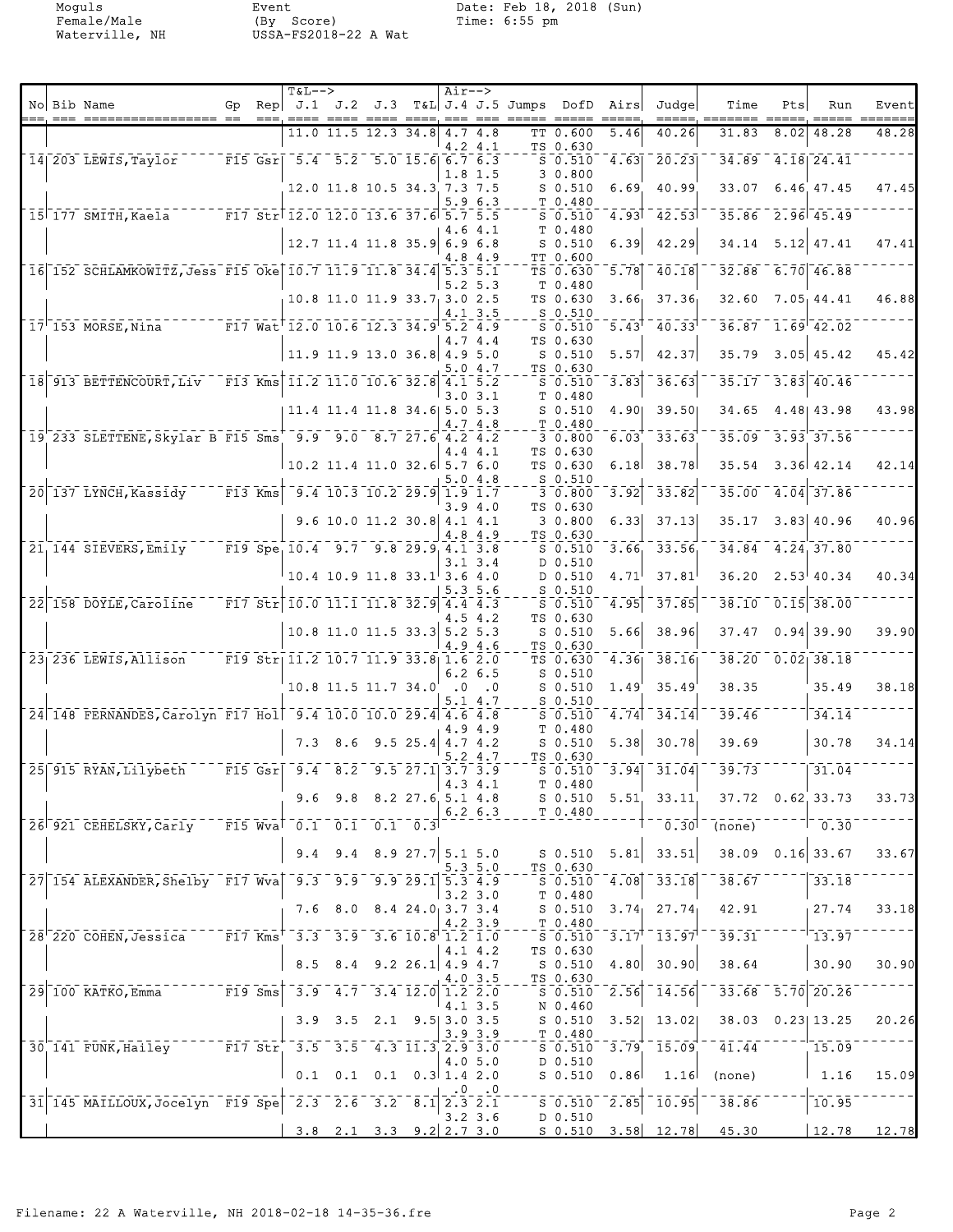Moguls Event Date: Feb 18, 2018 (Sun) Female/Male (By Score) Time: 6:55 pm Waterville, NH USSA-FS2018-22 A Wat

|  | No Bib Name                                                                                 | Gp |        | $T&L-->$                                                                                                  |                                                         |  | Air-->          |               | Rep $J.1$ J.2 J.3 T&L J.4 J.5 Jumps DofD Airs |                                                                |                   | Judge                                                | Time                                                                            | Pts | Run                                   | Event        |
|--|---------------------------------------------------------------------------------------------|----|--------|-----------------------------------------------------------------------------------------------------------|---------------------------------------------------------|--|-----------------|---------------|-----------------------------------------------|----------------------------------------------------------------|-------------------|------------------------------------------------------|---------------------------------------------------------------------------------|-----|---------------------------------------|--------------|
|  |                                                                                             |    | $== -$ |                                                                                                           | ==== ==== ==== ====.                                    |  |                 | 3.8 4.6       |                                               | D 0.510                                                        |                   | $\qquad \qquad \overline{\qquad \qquad }==-\equiv .$ | $=$ $=$ $=$ $=$                                                                 |     |                                       |              |
|  | 1  129 TIKTINSKY, Peter                                                                     |    |        | MSr Str 16.2 15.9 16.1 48.2 8.0 7.8                                                                       |                                                         |  |                 |               |                                               | 7opA 0.860 13.39                                               |                   | 61.59                                                |                                                                                 |     | 19.20 19.47 81.06                     |              |
|  |                                                                                             |    |        |                                                                                                           | 15.4 16.1 16.1 47.6 6.9 7.5                             |  |                 | 9.09.1        |                                               | bPp 0.730<br>7opA 0.860 12.43                                  |                   | 60.03                                                |                                                                                 |     | 21.33 16.31 76.34                     | 81.06        |
|  |                                                                                             |    |        |                                                                                                           |                                                         |  |                 | 8.1 9.0       |                                               | bPp 0.730                                                      |                   |                                                      |                                                                                 |     |                                       |              |
|  | $2^{\dagger}$ 199 SCHUNK, Harrison                                                          |    |        | M19 Sms 14.7 15.1 15.4 45.2 6.1 5.6                                                                       |                                                         |  |                 | 9.2 8.7       |                                               | bL 0.720 10.74<br>bPp 0.730                                    |                   | 55.94                                                |                                                                                 |     | 20.98 16.83 72.77                     |              |
|  |                                                                                             |    |        |                                                                                                           | 15.0 16.0 15.6 46.6 6.2 5.7                             |  |                 | 7.4 6.8       |                                               | bL 0.720<br>bPp 0.730                                          | 9.46              | 56.06                                                |                                                                                 |     | 21.60 15.91 71.97                     | <b>72.77</b> |
|  | 3 <sup>-123</sup> KOSINSKI, Henry                                                           |    |        | $\boxed{M17}$ Sms $\boxed{15.1}$ $\boxed{13.3}$ $\boxed{14.9}$ $\boxed{43.3}$ $\boxed{5.1}$ $\boxed{5.2}$ |                                                         |  |                 |               |                                               | bF 0.830                                                       | 8.77              | $\bar{5}\bar{2}\cdot 0\bar{7}$                       |                                                                                 |     | 21.49 16.07 68.14                     |              |
|  |                                                                                             |    |        |                                                                                                           | $0.1$ 0.1 0.1 0.3 5.2 5.9                               |  |                 | 6.06.5        |                                               | bL 0.720<br>bF 0.830                                           | 9.32 <sub>1</sub> | 9.62 <sub>1</sub>                                    | 34.50                                                                           |     | 9.62                                  | 68.14        |
|  | $4'$ 101 CYKER, Leo                                                                         |    |        | M19 Sms 13.1 14.3 13.2 40.6 5.2 5.5                                                                       |                                                         |  |                 | 5.8 5.6       |                                               | bPG 0.830<br>bF 0.830 11.48                                    |                   | 52.08                                                |                                                                                 |     | 22.09 15.18 67.26                     |              |
|  |                                                                                             |    |        |                                                                                                           |                                                         |  |                 | 8.78.3        |                                               | bPG 0.830<br>bF 0.830                                          |                   |                                                      |                                                                                 |     |                                       | 67.26        |
|  |                                                                                             |    |        |                                                                                                           | $0.1 \quad 0.1 \quad 0.1 \quad 0.3 \quad 3.1 \quad 4.9$ |  |                 | 6.76.5        |                                               | T0.380                                                         | 5.82              | 6.12                                                 |                                                                                 |     | 23.81 12.62 18.74                     |              |
|  | 5 <sup>-209</sup> CAPLAN, Nathan                                                            |    |        | $\boxed{$ M17 Sms $\boxed{13.8}$ $\boxed{14.8}$ $\boxed{14.5}$ $\boxed{43.1}$ $\boxed{6.4}$ $\boxed{7.0}$ |                                                         |  |                 | 6.66.3        |                                               | $7$ opA $0.860$ $10.46$<br>bPp 0.730                           |                   | 53.56                                                |                                                                                 |     | $23.36$ $13.29$ 66.85                 |              |
|  |                                                                                             |    |        |                                                                                                           | 13.7 14.0 14.0 41.7 6.8 6.3                             |  |                 | 6.35.9        |                                               | 7oA 0.830<br>bPp 0.730                                         | 9.87              | 51.57                                                |                                                                                 |     | 23.90 12.49 64.06                     | 66.85        |
|  | 6 219 BOLESKY, Blake                                                                        |    |        | M17 Str 14.1 13.4 14.9 42.4 6.0 5.4                                                                       |                                                         |  |                 |               |                                               | bT 0.700                                                       | 7.96              | $\bar{50} - \bar{36}$                                |                                                                                 |     | 25.30 10.41 60.77                     |              |
|  |                                                                                             |    |        |                                                                                                           | 14.5 14.5 14.8 43.8 7.0 6.7                             |  |                 | $5.6\,5.3$    |                                               | bPp 0.730<br>bT 0.700                                          | 8.31              | 52.11                                                |                                                                                 |     | 25.16 10.62 62.73                     | 62.73        |
|  | $7$ $112$ GRAMMAS, Elijah                                                                   |    |        | $\sqrt{17}$ Gsr 13.1 13.5 13.8 40.4 6.7 6.2                                                               |                                                         |  |                 | 4.3 4.2       |                                               | bPG 0.830<br>bPp 0.730 10.03                                   |                   | $\bar{50}$ , $\bar{43}$                              |                                                                                 |     | 24.29 11.91 62.34                     |              |
|  |                                                                                             |    |        |                                                                                                           |                                                         |  |                 | 6.55.9        |                                               | 7opA 0.860                                                     |                   |                                                      |                                                                                 |     |                                       |              |
|  |                                                                                             |    |        |                                                                                                           | 4.9 4.0 5.7 14.6 6.0 5.1                                |  |                 | 3.0 2.5       |                                               | bPp 0.730<br>7opA 0.860                                        | 6.41              | 21.01                                                |                                                                                 |     | 27.91 6.53 27.54                      | 62.34        |
|  | 8, 206 NORTH, Curtis                                                                        |    |        | M17 Kms 14.2 13.9 14.0 42.1 5.9 5.8                                                                       |                                                         |  |                 | 6.56.1        |                                               | 3p 0.730<br>bT 0.700                                           | 8.67              | 50.77                                                |                                                                                 |     | 25.04 10.80 61.57                     |              |
|  |                                                                                             |    |        |                                                                                                           | 5.8 5.6 4.5 15.9 7.6 7.0                                |  |                 |               |                                               | 3p 0.730                                                       | 5.32 <sup>1</sup> | 21.22                                                | 27.95                                                                           |     | $6.47$ <sup><math>127.69</math></sup> | 61.57        |
|  | 9 232 O'HANLON, Patrick M15 Str 13.5 15.0 13.3 41.8 6.0 5.2                                 |    |        |                                                                                                           |                                                         |  | . 0             | .0            |                                               | bT 0.700<br>3 0.700                                            | $\sqrt{8.00}$     | 49.80                                                |                                                                                 |     | 24.83 11.11 60.91                     |              |
|  |                                                                                             |    |        |                                                                                                           | 6.5 5.3 6.0 17.8 5.5 5.0                                |  |                 | 5.6 5.6       |                                               | bPp 0.730<br>3 0.700                                           | 3.67              | 21.47                                                |                                                                                 |     | $26.58$ $8.51$ 29.98                  | 60.91        |
|  | 10 102 MOSSBROOK, Skye                                                                      |    |        | M19 Bm   10.9 12.2 11.5 34.6 6.7 6.5                                                                      |                                                         |  | . 0             | .0            |                                               | bF 0.830                                                       | 9.93              | 44.53                                                |                                                                                 |     | 21.29 16.37 60.90                     |              |
|  |                                                                                             |    |        |                                                                                                           |                                                         |  |                 | $6.1\,6.3$    |                                               | bL 0.720                                                       |                   |                                                      |                                                                                 |     |                                       |              |
|  |                                                                                             |    |        |                                                                                                           | $0.1$ $0.1$ $0.1$ $0.3$ $1.4$ $1.0$                     |  | . 0             | $\cdot$ .0    |                                               | bF 0.830                                                       | 0.99              | 1.29                                                 | (none)                                                                          |     | 1.29                                  | 60.90        |
|  | 11 227 GRAMMAS, Caleb                                                                       |    |        | M15 Gsr 12.8 12.8 13.1 38.7 5.7 4.8                                                                       |                                                         |  |                 | $6.3\;6.7$    |                                               | TT 0.500<br>bPp 0.730                                          | 7.36              | $-46.06$                                             |                                                                                 |     | 26.37 8.82 54.88                      |              |
|  |                                                                                             |    |        |                                                                                                           | 14.2 14.0 15.0 43.2 6.8 6.8                             |  |                 |               |                                               | TT 0.500                                                       | 8.17              | 51.37                                                | 26.10                                                                           |     | 9.22   60.59                          | 60.59        |
|  | 12 104 WHALEN, Cooper                                                                       |    |        | M17 Sgb 13.7 13.8 13.2 40.7 6.8 6.8                                                                       |                                                         |  |                 | 6.5 6.6       |                                               | bPp 0.730<br>3ogB 0.860                                        | 9.85              | 50.55                                                | 26.00                                                                           |     | $9.37$ 59.92                          |              |
|  |                                                                                             |    |        |                                                                                                           | $0.1$ 0.1 0.1 0.3 6.4 6.3                               |  | $\vert 5.4$ 5.6 |               |                                               | 3p 0.730<br>3oGB 0.940                                         | 5.96              | 6.26                                                 | (none)                                                                          |     | 6.26                                  | 59.92        |
|  | 13 124 PETRONE, Jack M13 Kms 14.5 14.4 14.5 43.4 5.7 5.4                                    |    |        |                                                                                                           |                                                         |  |                 | $.0 \quad .0$ |                                               |                                                                |                   |                                                      | $\frac{-27.16}{7.65}$ 59.45                                                     |     |                                       |              |
|  |                                                                                             |    |        |                                                                                                           |                                                         |  |                 | 6.46.5        |                                               | 3 0.700<br>bT 0.700                                            |                   | $8.40$ <sup>-</sup> $51.80$ <sup>-</sup>             |                                                                                 |     |                                       |              |
|  |                                                                                             |    |        |                                                                                                           | 14.0 13.8 14.0 41.8 5.6 5.7                             |  |                 | 5.46.0        |                                               | 30.700<br>bT 0.700                                             | 7.94              | 49.74                                                |                                                                                 |     | $26.55$ $8.55$ 58.29                  | 59.45        |
|  | 14 912 APPLEGATE, Colby M17 Sgb 13.0 14.3 13.7 41.0 5.9 6.3                                 |    |        |                                                                                                           |                                                         |  |                 | $5.6\,5.8$    |                                               | $3p \t0.730 \t9.29$<br>70.850                                  |                   | - 50.29                                              | $-26.24 - 9.01$ 59.30                                                           |     |                                       |              |
|  |                                                                                             |    |        |                                                                                                           | $2.0$ $3.7$ $2.4$ $8.1$ $4.1$ $5.0$                     |  |                 |               |                                               | 3p 0.730                                                       | 4.63 <sub>1</sub> | 12.73                                                | 36.97                                                                           |     | 12.73                                 | 59.30        |
|  | $\frac{1}{15}$ 901 WEILER, Luke $\frac{1}{13}$ Bri 13.9 12.7 14.0 40.6 7.0 6.6              |    |        |                                                                                                           |                                                         |  |                 | 1.12.0        |                                               | 7 0.850<br>3 0.700                                             |                   |                                                      | $-9.65$ <sup>+</sup> $-50.25$ <sup>+ - -</sup> 26.27 $-8.97$ <sup>1</sup> 59.22 |     |                                       |              |
|  |                                                                                             |    |        |                                                                                                           | $0.1$ 0.1 0.1 0.3 1.7 1.5                               |  |                 | 6.47.0        |                                               | $3p \t0.730$<br>3 0.700                                        | 1.12              | 1.42                                                 | (none)                                                                          |     | $\vert 1.42 \vert$                    | 59.22        |
|  | $\frac{1}{16}$ 107 ALVA, Isaac $\frac{1}{16}$ 115 ? $\frac{1}{13.3}$ 14.0 14.1 41.4 5.7 5.0 |    |        |                                                                                                           |                                                         |  |                 | $.0 \quad .0$ |                                               |                                                                |                   |                                                      |                                                                                 |     |                                       |              |
|  |                                                                                             |    |        |                                                                                                           |                                                         |  |                 | 6.56.2        |                                               | $  \frac{1}{3}$ $ \frac{1}{0}$ $\frac{1}{700}$<br>$3p \t0.730$ | $\overline{8.37}$ | 49.77                                                |                                                                                 |     | $26.11 - 9.21$ 58.98                  |              |
|  |                                                                                             |    |        | 13.0 14.0 13.0 40.0 5.8 5.9                                                                               |                                                         |  |                 | 6.05.0        |                                               | 3 0.700<br>3p 0.730                                            | 8.11              |                                                      | 48.11 26.56 8.54 56.65                                                          |     |                                       | 58.98        |
|  | 17 169 LATTERMAN, Spencer M17 Sms 12.9 13.5 13.4 39.8 5.2 5.0                               |    |        |                                                                                                           |                                                         |  |                 |               |                                               | 3 0.700                                                        |                   |                                                      | $6.88$ $46.68$ $25.74$ $9.76$ 56.44                                             |     |                                       |              |
|  |                                                                                             |    |        | $\vert$ 13.7 13.5 13.0 40.2 6.1 6.0                                                                       |                                                         |  |                 | 4.25.0        |                                               | bL 0.720<br>3 0.700                                            | 7.45              |                                                      | $47.65$ 25.53 10.07 57.72                                                       |     |                                       | 57.72        |
|  | $\mid$ 18 $\mid$ 195 LEVITTS, Blake $^{-}$ - M19 Kil $\mid$ 10.0 10.5 10.0 30.5 4.0 4.0     |    |        |                                                                                                           |                                                         |  |                 | 4.25.0        |                                               | bT 0.700<br>3 0.700                                            |                   | $-6.79 - 37.29$                                      | $-$ 25.50 10.11 47.40                                                           |     |                                       |              |
|  |                                                                                             |    |        | 13.914.013.341.2 6.56.4                                                                                   |                                                         |  |                 | 6.1 6.4       |                                               | <b>TTS 0.640</b>                                               |                   |                                                      | 3 0.700 8.03 49.23 27.28 7.47 56.70 56.70                                       |     |                                       |              |
|  |                                                                                             |    |        |                                                                                                           |                                                         |  |                 |               |                                               |                                                                |                   |                                                      |                                                                                 |     |                                       |              |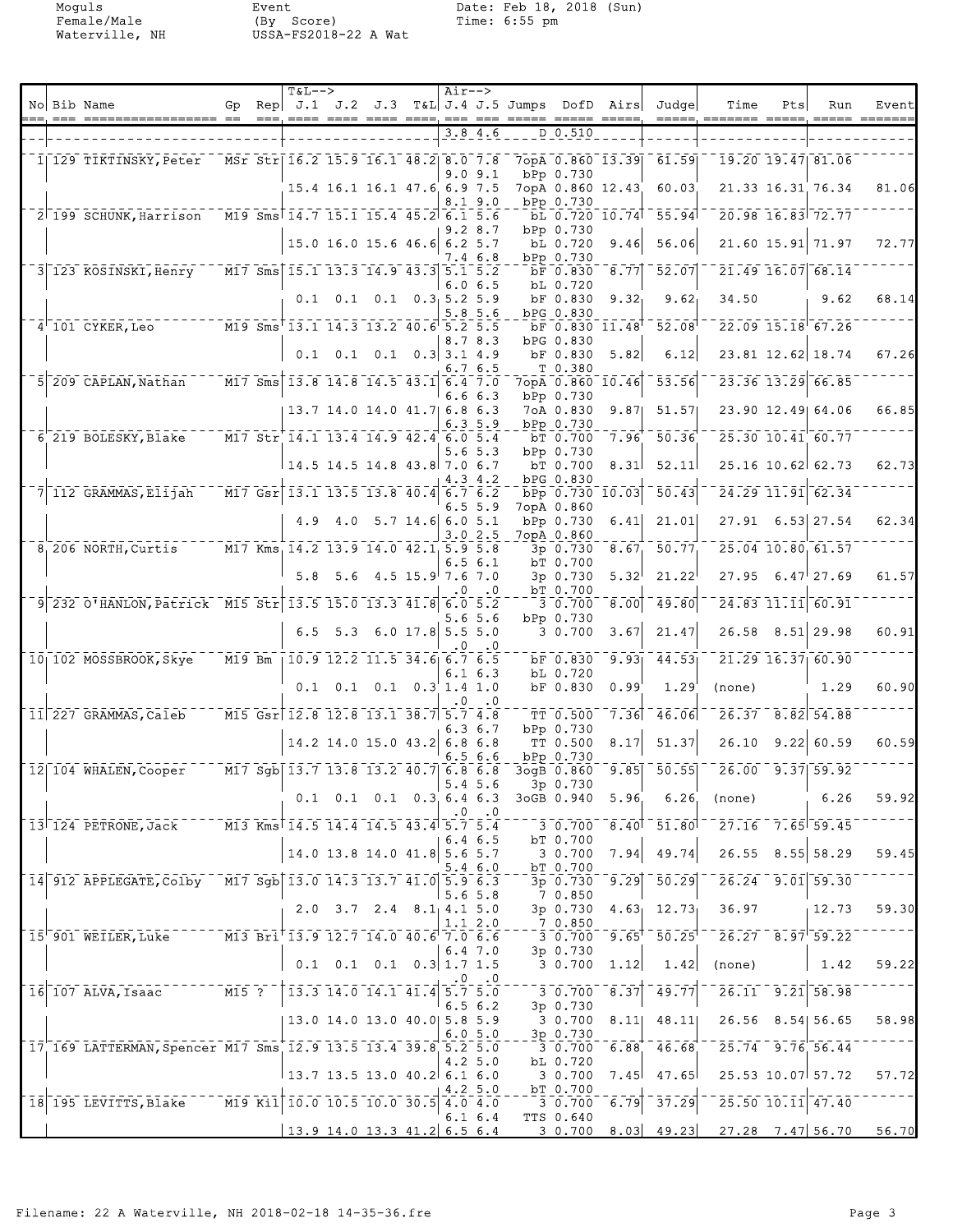Moguls Event Date: Feb 18, 2018 (Sun) Female/Male (By Score) Time: 6:55 pm Waterville, NH USSA-FS2018-22 A Wat

|  | No Bib Name                                                   | Gp                               | $T&L-->$                                                                                                                    |                                      | Air--> |                     | Rep $J.1$ J.2 J.3 T&L J.4 J.5 Jumps DofD Airs |                                    |                     | Judge                | Time                                                                                                                                                                                             | Pts | Run                         | Event |
|--|---------------------------------------------------------------|----------------------------------|-----------------------------------------------------------------------------------------------------------------------------|--------------------------------------|--------|---------------------|-----------------------------------------------|------------------------------------|---------------------|----------------------|--------------------------------------------------------------------------------------------------------------------------------------------------------------------------------------------------|-----|-----------------------------|-------|
|  | $19^{\dagger}$ 105 REILEY, Camden                             |                                  | $\overline{M17}$ Nys <sup><math>\overline{12.4}</math></sup> 13.9 12.7 39.0 5.8 6.2                                         |                                      |        | 5.0 6.0<br>4.4 4.0  |                                               | TTS 0.640<br>3p 0.730<br>3 0.700   | $7.31$ <sup>T</sup> | 46.31                | 27.62                                                                                                                                                                                            |     | 6.96 53.27                  |       |
|  |                                                               |                                  |                                                                                                                             | $13.0$ 13.5 14.0 40.5 6.7 5.9        |        | 6.0 5.6             |                                               | 3p 0.730<br>3 0.700                | 8.65                | 49.15                | 27.40                                                                                                                                                                                            |     | 7.29 56.44                  | 56.44 |
|  | 20 133 LAMLEIN, Raymond                                       | $ \overline{M15}$ $\overline{?}$ | $\begin{bmatrix} 13.2 & 14.5 & 13.2 & 40.9 & 4.2 & 4.9 \end{bmatrix}$                                                       |                                      |        | 5.95.7              |                                               | TS 0.530<br>3 0.700                | 6.46                | 47.36                | $26.65 - 8.40$ 55.76                                                                                                                                                                             |     |                             |       |
|  |                                                               |                                  | $13.1$ 12.8 13.3 39.2 5.7 5.8                                                                                               |                                      |        | 5.9 6.3             |                                               | TS 0.530<br>3 0.700                | 7.31                | 46.51                | $27.41$ $7.27$ 53.78                                                                                                                                                                             |     |                             | 55.76 |
|  | 21 115 RYAN, Aidan M17 Gsr 12.6 12.9 13.0 38.5 6.1 5.9        |                                  |                                                                                                                             |                                      |        | 5.05.1              |                                               | bPp 0.730<br>3oGB 0.940            | 9.12                | $47.62$ <sup>+</sup> | $\overline{27.78}$                                                                                                                                                                               |     | $-6.72$ $54.34$             |       |
|  |                                                               |                                  | $13.3$ 13.3 13.4 40.0 6.0 5.7                                                                                               |                                      |        | 4.1 5.0             |                                               | bPp 0.730<br>3oGB 0.940            | 8.54                | 48.54                | 27.91                                                                                                                                                                                            |     | $6.53$ 55.07                | 55.07 |
|  | 22 111 SERELS, Spencer                                        |                                  | $\overline{M19}$ Sms 13.1 12.7 13.5 39.3 5.4 5.2                                                                            |                                      |        | 5.0 4.7             |                                               | TS 0.530<br>bT 0.700               | 6.20                | 45.50                | 27.56                                                                                                                                                                                            |     | $7.05$ $52.55$              |       |
|  |                                                               |                                  |                                                                                                                             | 13.5 13.3 13.9 40.7 6.0 6.1          |        | 4.8 4.1             |                                               | TS 0.530<br>bT 0.700               | 6.32                | 47.02                | 28.73                                                                                                                                                                                            |     | $5.31$ $52.33$              | 52.55 |
|  | 23, 114 DAMORE, Tyler                                         | $ \overline{M15}$ ?              | $12.8$ 13.3 13.2 39.3 4.6 4.8                                                                                               |                                      |        | 5.9 6.0             |                                               | $S_0.410$<br>bT 0.700              | 6.08                | 45.38                | $28.77 - 5.25$ 50.63                                                                                                                                                                             |     |                             |       |
|  |                                                               |                                  |                                                                                                                             | 6.0 6.7 5.7 18.4 5.7 5.6             |        | 6.05.1              |                                               | 3 0.700<br>bT 0.700                | 7.84 <sup>†</sup>   | 26.24                | 36.97                                                                                                                                                                                            |     | 26.24                       | 50.63 |
|  | $24$ 143 ADAMS, Logan                                         |                                  | $\overline{119}$ Hun 12.6 11.8 13.3 37.7 4.7 4.7                                                                            |                                      |        | 6.1 6.4             |                                               | 3 0.700<br>TT 0.500                | 6.41                | 44.11                | 28.22                                                                                                                                                                                            |     | 6.0750.18                   |       |
|  |                                                               |                                  |                                                                                                                             | $0.1$ 0.1 0.1 0.3 3.3 3.5            |        | $\cdot$ 2           |                                               | TS 0.530<br>$S_0.410$              | 1.85                | 2.15                 | 36.41                                                                                                                                                                                            |     | 2.15                        | 50.18 |
|  | $251125$ GREEN, Keenan                                        |                                  | $M17$ Kil <sub>l</sub> 8.2 7.0 6.7 21.9 5.7 5.2                                                                             |                                      |        | 1.0 1.3             |                                               | $TS$ $0.530$<br>3 0.700            | 3.69                | 25.59                | $28.79 - 5.22$ 30.81                                                                                                                                                                             |     |                             |       |
|  |                                                               |                                  |                                                                                                                             | $11.9$ 13.7 12.5 38.1 6.4 6.1        |        | 5.15.0              |                                               | TS 0.530<br>3 0.700                | 6.84                | 44.94                | $29.07$ $4.81$ <sup>'</sup> $49.75$                                                                                                                                                              |     |                             | 49.75 |
|  | 26 136 ROTHBERG, Michael M15 Kms 12.1 13.1 13.2 38.4 4.8 4.5  |                                  |                                                                                                                             |                                      |        | 5.3 5.0             |                                               | 3 0.700<br>TT 0.500                | 5.83                | 44.23                | 29.64                                                                                                                                                                                            |     | $3.96$ 48.19                |       |
|  |                                                               |                                  |                                                                                                                             | $11.8$ 12.5 13.1 37.4 4.6 5.0        |        | 4.9 5.0             |                                               | 3 0.700<br>TT 0.500                | 5.83                | 43.23                | 29.52 4.14 47.37                                                                                                                                                                                 |     |                             | 48.19 |
|  | 27 201 GREEN, Conan                                           |                                  | $\overline{M17}$ Kil $\overline{5.3}$ $\overline{5.0}$ $\overline{3.9}$ $\overline{14.2}$ $\overline{1.3}$ $\overline{1.1}$ |                                      |        | $6.1\,6.0$          |                                               | 3 0.700<br>TS 0.530                | 4.04                | 18.24                | 33.47                                                                                                                                                                                            |     | 18.24                       |       |
|  |                                                               |                                  |                                                                                                                             | 12.5 12.6 12.5 37.6 5.3 5.2          |        | 5.56.3              |                                               | TT 0.500<br>TS 0.530               | 5.74                | 43.34                | 29.38                                                                                                                                                                                            |     | 4.35 47.69                  | 47.69 |
|  | 28 920 SMITH, Eric M15 Spe 12.5 12.7 12.6 37.8 5.2 5.1        |                                  |                                                                                                                             |                                      |        | 6.8 6.5             |                                               | 3p 0.730<br>TT 0.500               | 7.08                | $-44.88$             | 30.85                                                                                                                                                                                            |     | $\frac{-}{2.16}$ 47.04      |       |
|  | 29 126 ARQUIT, Jamie                                          |                                  | M15 Kms 13.3 12.6 13.0 38.9 5.8 6.2                                                                                         | 11.9 12.4 12.3 36.6 6.0 5.3          |        | .15.3               |                                               | 3p 0.730<br><b>TTS 0.640</b>       | 7.44<br>5.52        | 44.04<br>44.42       | 30.22<br>31.17                                                                                                                                                                                   |     | 3.10 47.14<br>$-1.69$ 46.11 | 47.14 |
|  |                                                               |                                  |                                                                                                                             | $12.7$ 11.9 12.9 37.5 6.0 6.0        |        | 5.95.7              |                                               | $S_0.410$<br>TS 0.530<br>$S_0.410$ | 5.18                | 42.68                | 32.11                                                                                                                                                                                            |     | 0.29, 42.97                 | 46.11 |
|  | 30 907 REILEY, Kaylen                                         |                                  | M15 Nys <sup>[11.0</sup> 11.3 11.1 33.4 5.2 5.6                                                                             |                                      |        | 5.25.1              |                                               | TS 0.530<br>3ogB 0.860             | $9.32^{\circ}$      | $42.72^{\circ}$      | $30.50$ $2.68$ 45.40                                                                                                                                                                             |     |                             |       |
|  |                                                               |                                  | $\begin{vmatrix} 4.7 & 5.6 & 4.5 & 14.8 & 6.0 & 5.3 \end{vmatrix}$                                                          |                                      |        | 6.05.3              | 3oGB 0.940                                    | 7oA 0.830                          |                     | $5.67$ 20.47         | 46.43                                                                                                                                                                                            |     | 20.47                       | 45.40 |
|  | 31 147 SCHLAMKOWITZ, Jack M17 Oke 11.8 12.4 11.5 35.7 .0 .0   |                                  |                                                                                                                             |                                      |        | $\cdot$ 6 $\cdot$ 3 |                                               | 7oA 0.830<br>30.700                | 2.92                | 38.62                | $\sqrt{28.65}$ $\sqrt{5.43}$ $\sqrt{44.05}$                                                                                                                                                      |     |                             |       |
|  |                                                               |                                  |                                                                                                                             | 1.1 1.5 2.0 4.6 .9 .7                |        | 5.65.6              |                                               | 3 0.700<br>30.700                  | 3.41                | 8.01                 | 39.54                                                                                                                                                                                            |     | 8.01                        | 44.05 |
|  | 32 909 BAVARO, Gaetano To M13 Wva 11.6 12.3 12.2 36.1 6.9 6.8 |                                  |                                                                                                                             |                                      |        | 5.35.5              |                                               | TS 0.530<br>$S = 0.410$            | 6.96                |                      | $43.06^{1-1}$ $33.79$ $100$ $43.06$                                                                                                                                                              |     |                             |       |
|  |                                                               |                                  |                                                                                                                             | $0.1$ 0.1 0.1 0.3 3.5 3.0            |        | 6.05.9              |                                               | 3 0.700<br>$S_0.410$               | 2.94                | 3.24                 | 52.05                                                                                                                                                                                            |     | 3.24                        | 43.06 |
|  | 33 131 LESHEM, Alon M17 Str 11.3 10.7 11.8 33.8 4.0 4.3       |                                  |                                                                                                                             |                                      |        | 1.72.9              |                                               | $-2 - 3 - 0.700$<br>3 0.700        | 5.18                | 38.98                | $\overline{29.96}$ $\overline{3.49}$ $\overline{42.47}$                                                                                                                                          |     |                             |       |
|  |                                                               |                                  |                                                                                                                             | $5.0$ $3.4$ $5.0$ $13.4$ $1.5$ $2.0$ |        | 4.1 4.5             |                                               | TS 0.530<br>T 0.380                | 3.31                | 16.71                | 32.31                                                                                                                                                                                            |     | 16.71                       | 42.47 |
|  | 34, 151 DINN, Mikey M17 Kms, 11.7 12.0 12.6 36.3, 5.4 5.2     |                                  |                                                                                                                             |                                      |        | 4.95.1              |                                               | $T = 25 - 0.530$                   |                     |                      | $-5.0.410 - 4.74 - 41.04 - 33.39$                                                                                                                                                                |     |                             |       |
|  |                                                               |                                  | $\frac{1}{2}$ 12.3 12.0 12.8 37.1 5.1 5.8                                                                                   |                                      |        | 4.75.0              |                                               | TS 0.530<br>$S_0.410$              | 5.33                | 42.43                | $34.09$ $42.43$                                                                                                                                                                                  |     |                             | 42.43 |
|  | 35 162 TOBEY, Gavin M15 Hun 3.4 3.4 4.2 11.0 5.6 5.6          |                                  |                                                                                                                             |                                      |        | 5.76.0              |                                               | $-125 - 0.530$<br>3 0.700          | 3.92                |                      | $\left[1\overline{4}\cdot\overline{9}2\right]$ $\left[3\overline{1}\cdot\overline{5}4\right]$ $\left[1\overline{1}\overline{4}\right]$ $\left[1\overline{6}\cdot\overline{0}\overline{6}\right]$ |     |                             |       |
|  |                                                               |                                  |                                                                                                                             | $10.0$ 11.8 9.9 31.7 5.0 4.9         |        | $.0 \quad .0$       |                                               | 3 0.700<br>3 0.700                 | 6.49                | 38.19                | 29.87 3.62 41.81                                                                                                                                                                                 |     |                             | 41.81 |
|  | 36 174 DAY, Maxwell M17 Str 11.6 11.4 12.6 35.6 4.5 4.7       |                                  |                                                                                                                             |                                      |        | 4.4 3.9             |                                               | $-3p$ 0.730                        |                     |                      | $\frac{1}{3}$ $\frac{1}{0}$ , $\frac{700}{5}$ $\frac{5}{65}$ $\frac{65}{41}$ , $\frac{25}{25}$ $\frac{25}{32}$ , $\frac{35}{35}$ $\frac{1}{1}$ , $\frac{1}{41}$ , $\frac{25}{25}$                |     |                             |       |
|  |                                                               |                                  |                                                                                                                             | $8.9$ $8.1$ $9.4$ $26.4$ $2.9$ $2.7$ |        | 4.6 4.6             |                                               | TS 0.530<br>3 0.700                | 3.57'               | 29.97                | 33.71                                                                                                                                                                                            |     | '29.97                      | 41.25 |
|  |                                                               |                                  |                                                                                                                             |                                      |        | 3.13.0              |                                               | <u>TS 0.530</u>                    |                     |                      |                                                                                                                                                                                                  |     |                             |       |